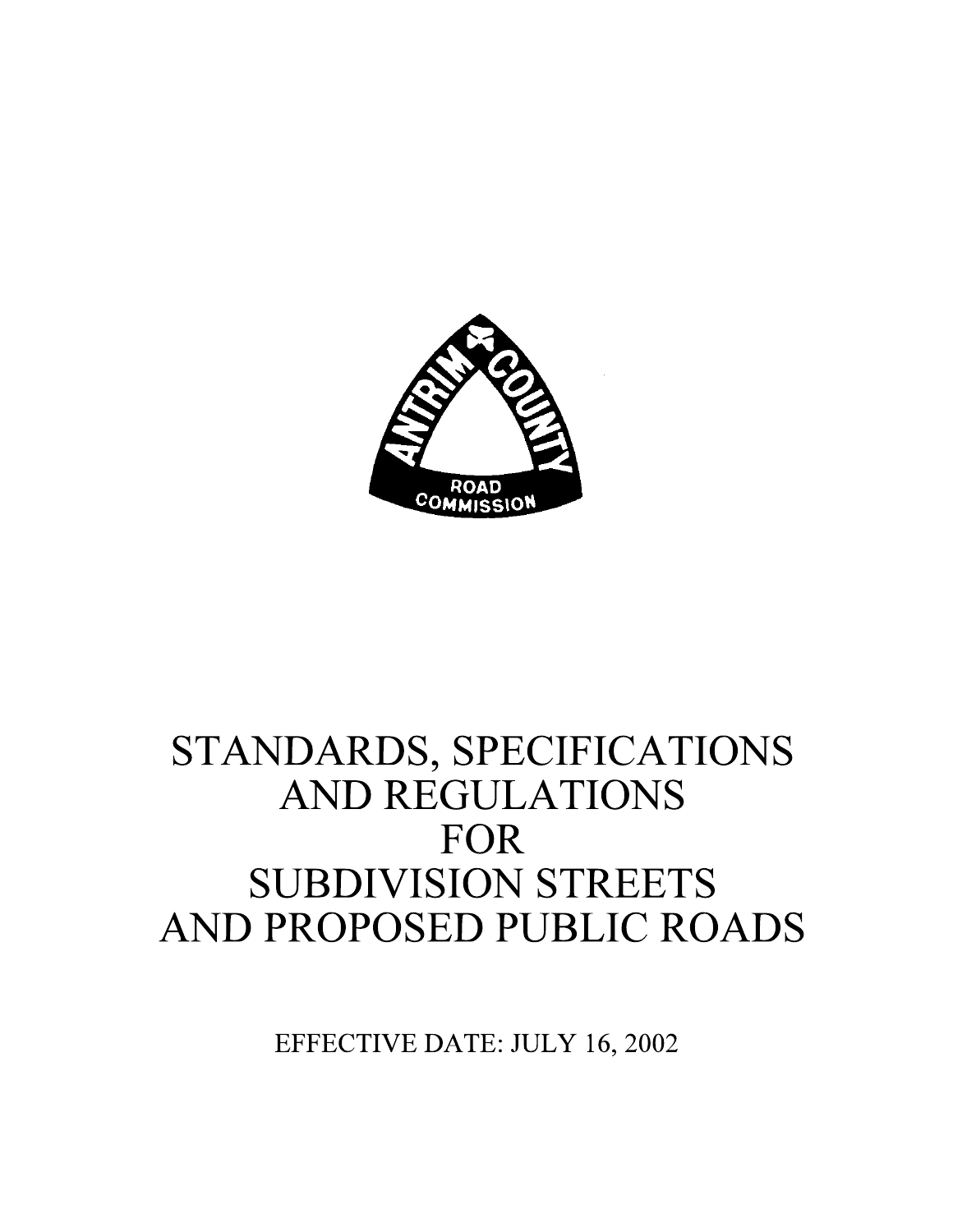#### **CONTENTS**

|              |                                               | 1              |
|--------------|-----------------------------------------------|----------------|
|              |                                               | $\overline{2}$ |
|              |                                               | $\overline{2}$ |
|              | I. Preliminary Requirements                   |                |
|              | A.                                            | 3              |
|              | <b>B.</b>                                     | 3              |
|              | $\mathcal{C}$ .                               | 3              |
|              | D.                                            | 4              |
|              | E.                                            | 4              |
|              | II. Required Improvements and Specifications  |                |
|              | $\mathsf{A}$ .                                | 5              |
|              | <b>B.</b>                                     | 5              |
|              | C.                                            | 6              |
|              | Drainage Structures and Erosion Control<br>D. | 6              |
|              | $F_{\cdot}$                                   | 7              |
|              | G.                                            | 7              |
|              | Н.                                            | 7              |
|              | L.                                            | 8              |
|              | III. Administrative Procedure                 |                |
|              | A.                                            | 8              |
|              | <b>B.</b>                                     | 8              |
|              | $\mathcal{C}$ .                               | 9              |
|              | D.                                            | 9              |
|              | Ε.<br>Fees                                    | 9              |
| Sample Forms |                                               |                |
|              |                                               | 10             |
|              | Letter to Accompany all Plats                 |                |
|              |                                               | 11             |
|              | Letter to Accompany Deposit to Guarantee      |                |
|              |                                               | 12             |
|              | Irrevocable Commercial Letter of Credit       | 13             |
|              |                                               |                |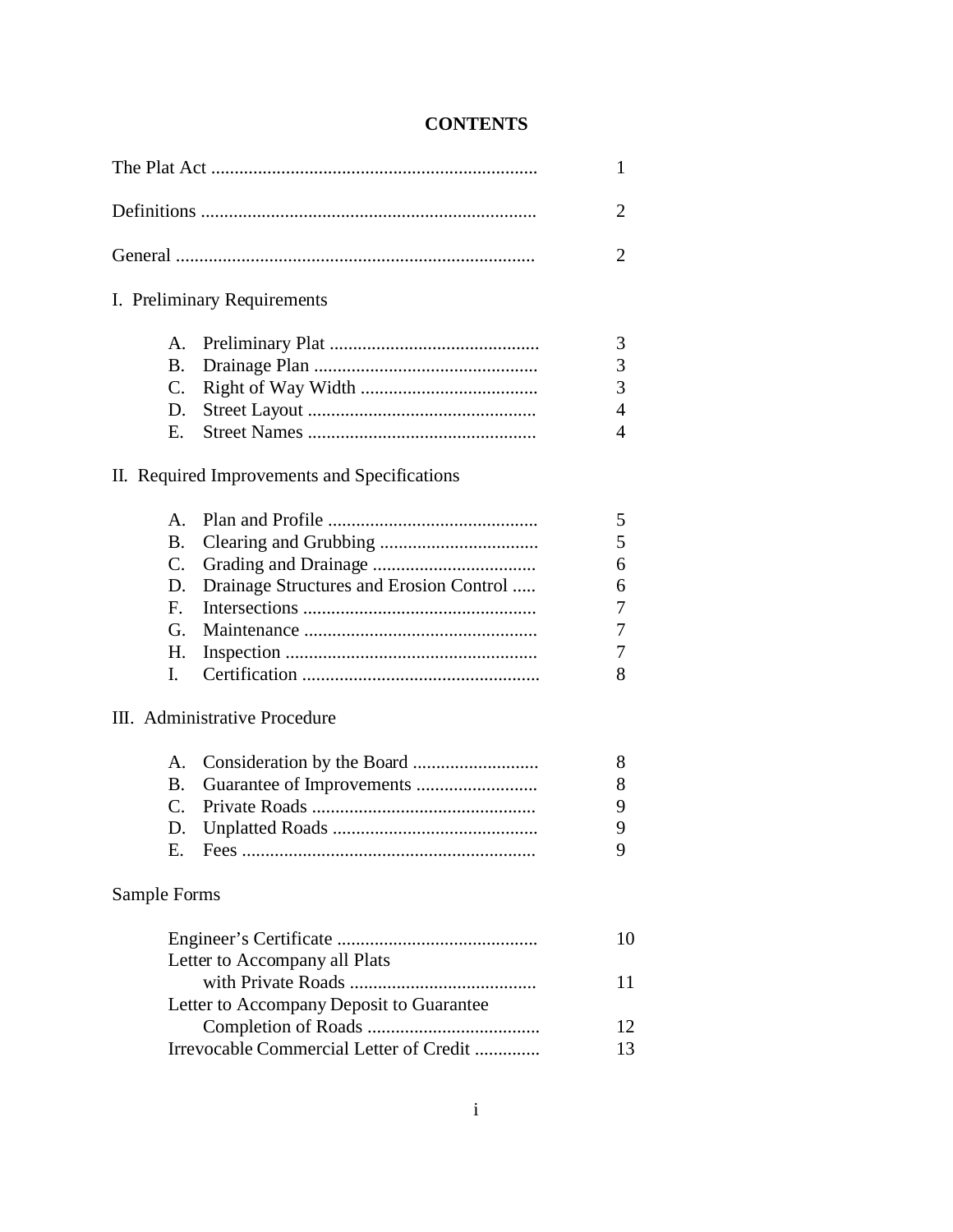Cross Section and Detail Drawings

|                                         | 15 |
|-----------------------------------------|----|
| <b>Typical Cross Section Alternate:</b> |    |
|                                         | 16 |
| Approach to Existing Paved County Road  | 17 |
|                                         | 18 |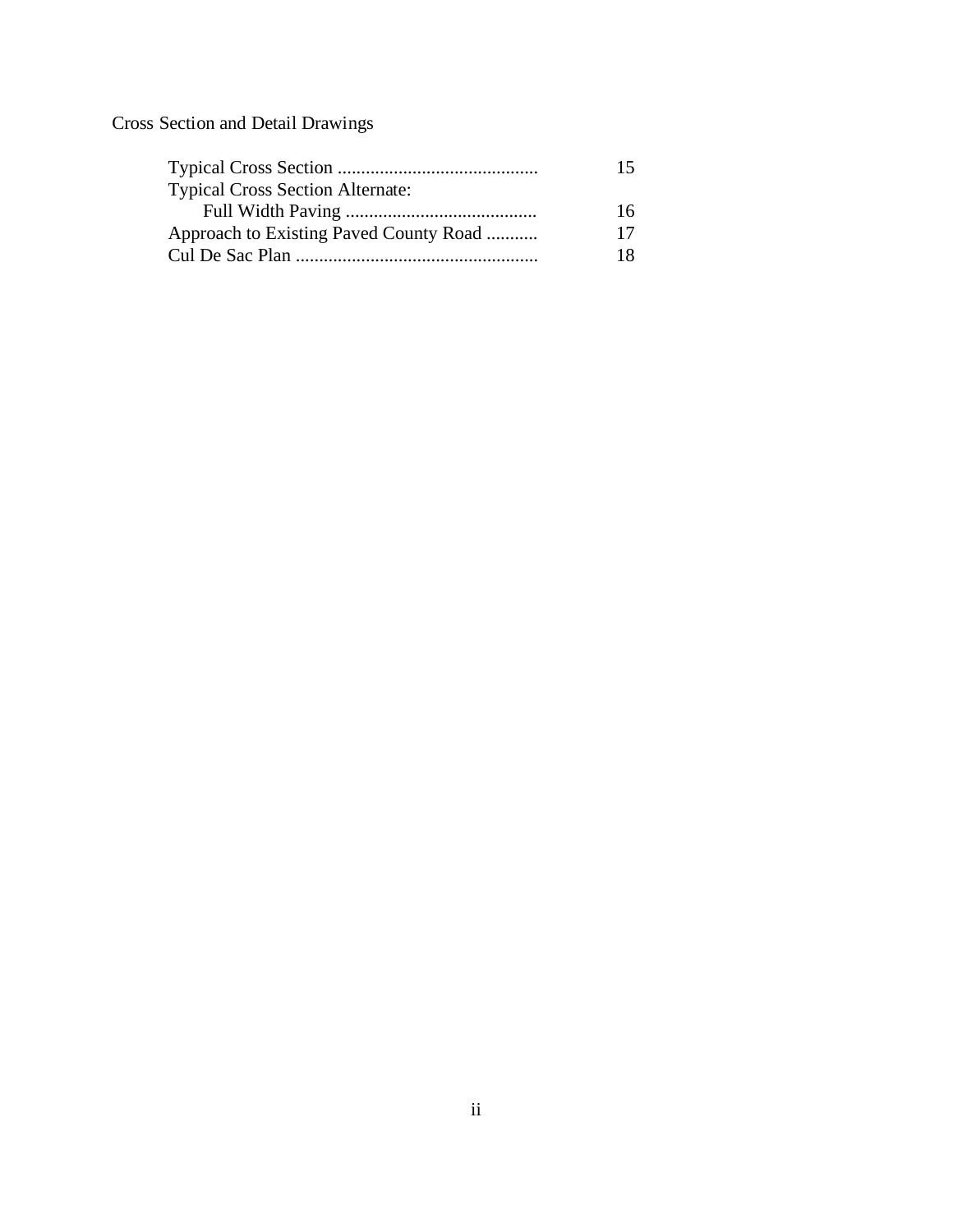#### **THE PLAT ACT**

All plats intended to be recorded with the Register of Deeds must be in conformity with the "Subdivision Control Act" - - Act 288, Public Acts of 1967, as amended.

Section 183 of the Subdivision Control Act reads as follows, in part:

"The county road commission may require the following as a condition of approval of final plat for all highways, streets and alleys in its jurisdiction or to come under its jurisdiction and also for all private roads in unincorporated areas.

(a) Conformance to the general plan, width and location requirements that the board may have adopted and published.

(b) Adequate provision for traffic safety in laying out drives which enter county roads and streets, as provided in the board's published construction standards.

(c) Proper drainage, grading and construction of approved materials of a thickness and width provided in its current published construction standards.

(d) Submission of complete plans for grading, drainage and construction, to be prepared and sealed by a civil engineer registered in the state.

(e) Installation of bridges, culverts and drainage structures where it deems necessary.

(f) Completion of all required improvements relative to streets, alleys and roads, or a deposit by the proprietor with the board in the form of cash, a certified check or irrevocable bank letter of credit, whichever the proprietor selects, or a surety bond acceptable to the Board\*, sufficient to insure completion within the time specified."

\*Surety bonds for completion of improvements are not acceptable to the Board of Antrim County Road Commissioners.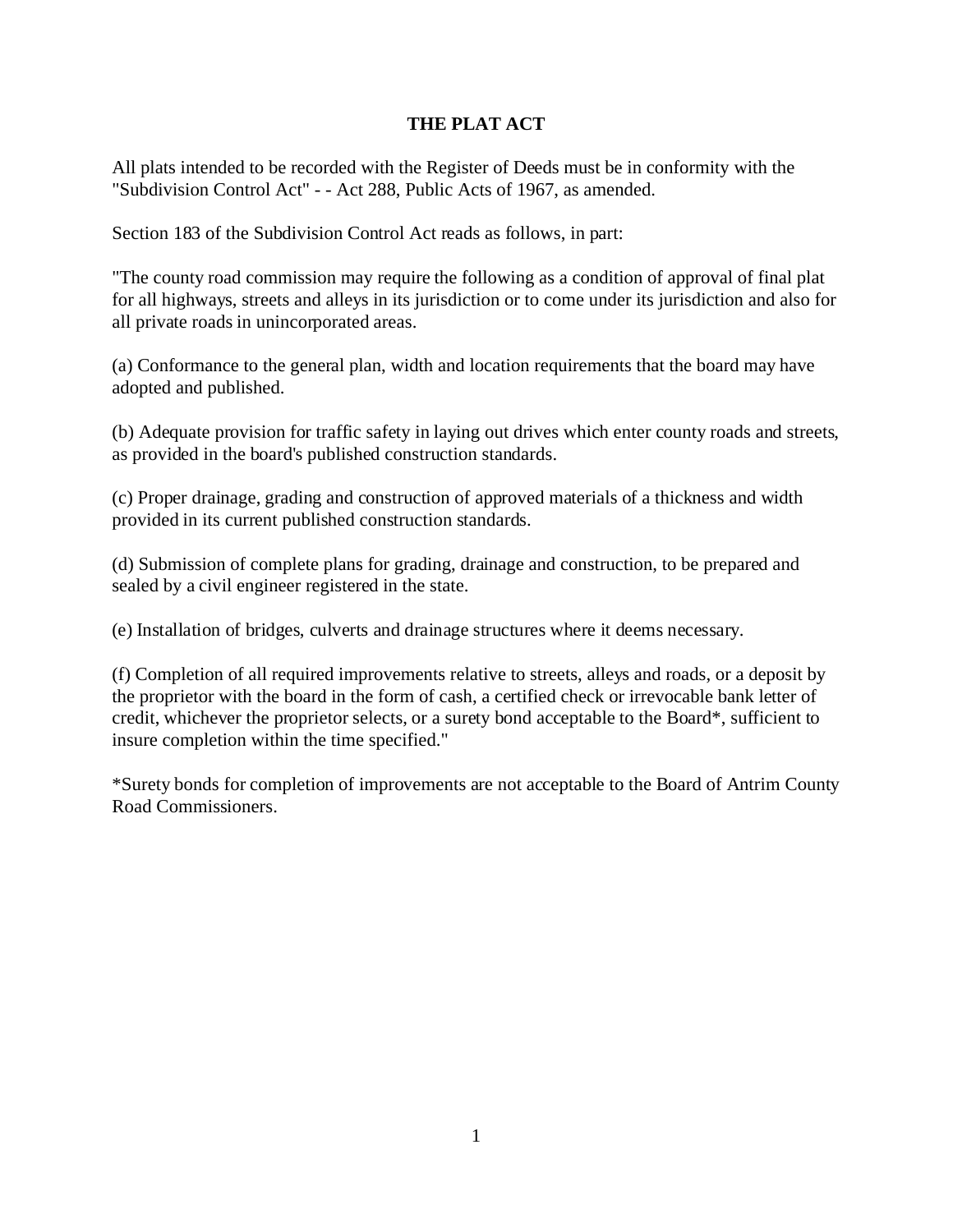#### **DEFINITIONS**

| Board:      | The Board of County Road Commissioners.                                                                                                            |
|-------------|----------------------------------------------------------------------------------------------------------------------------------------------------|
| Engineer:   | The Engineer of the Board or any of his or her associates designated to act for him<br>or her in carrying out the duties entailed by the Plat Act. |
| Proprietor: | The owner or owners of the lands to be platted or developed.                                                                                       |
| MDOT:       | Michigan Department of Transportation                                                                                                              |
| AASHTO:     | American Association of State Highway and Transportation Officials.                                                                                |

#### **GENERAL**

These published minimum requirements and specifications are subject to change without notice by the Board. The Board reserves the right to require construction to higher standards or to modify standards where warranted by special conditions.

Roads in industrial subdivisions or developments or roads in subdivisions or developments which will be subject to non-residential commercial traffic shall be constructed to all-season standards. Such standards are not included in this publication. The Proprietor's Engineer shall submit detailed plans for the design of such developments for the approval of the Board.

These standards and specifications shall apply to both public and private roads proposed to be included within subdivisions, or any private roads to be accepted as public by the Board, except as may be provided otherwise herein.

The requirements of these regulations do not supersede but are in addition to those state laws and regulations or county or township ordinances and zoning requirements which may be in effect.

These published specifications and standards are effective on the date of adoption by the Board and cancel and supersede all previously published regulations.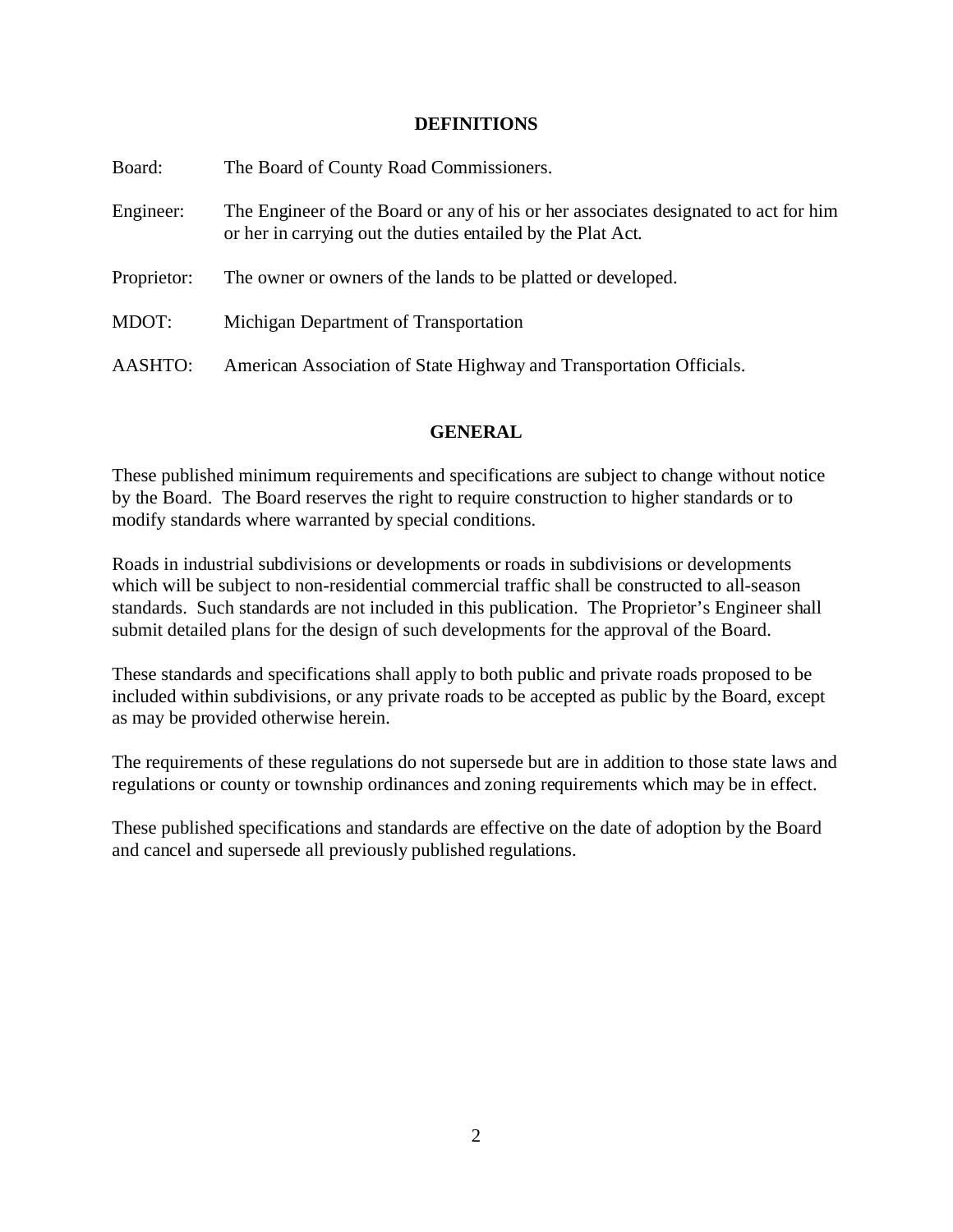#### **I. PRELIMINARY REQUIREMENTS**

#### A. PRELIMINARY PLAT

In order that the subdivision plats may be prepared in conformity with the general highway and street plans of the Board, the subdivider shall have prepared a preliminary plat of the area which is to be platted. The plat shall be prepared under the direction of a Licensed Land Surveyor and shall be drawn to a convenient scale not smaller than one inch equals two hundred feet.

The preliminary plat shall give the name of the proposed subdivision and the location with reference to the section and township in which the parcel is situated. The plat shall show the proposed street layout, lot and plat dimensions (dimensions to the nearest foot are adequate on the preliminary plat), and governing factors such as adjoining subdivisions, proposed future developments, bodies of water, highways, railroads, parks, cemeteries, natural water courses, sewers or any other feature which might affect the layout of the plat.

Two copies of the preliminary plat prepared as noted above shall be submitted to the Board, together with a letter requesting preliminary approval of the plat. The Board shall approve or reject the preliminary plat within thirty days. One copy of the preliminary plat will be returned to the Proprietor indicating approval or rejection of the Plat, with applicable notations.

#### B. DRAINAGE PLAN

A drainage plan, as it affects existing or proposed roadways, shall be submitted indicating the manner in which storm water is to be disposed of.

To accomplish this will usually require making use of existing ditches, natural water courses or the construction of tributaries thereto. An easement of 20 feet or more in width shall be provided when the drain crosses private property within the subdivision or adjacent to it.

The drainage plan may be superimposed on the preliminary plat, or it may be submitted as a supplement to the preliminary plat. The drainage plan shall be drawn on a topographic map unless an exception is approved by the Board due to natural features.

#### C. RIGHT OF WAY WIDTH

The following minimum widths of right-of-way will be required for all roads, streets and alleys:

Primary Roads --------------------- 100 feet

Local Roads ------------------------ 86 feet

 Local Roads with provisions for 10 foot minimum width utility easement outside of each road right-of-way line ------------------- 66 feet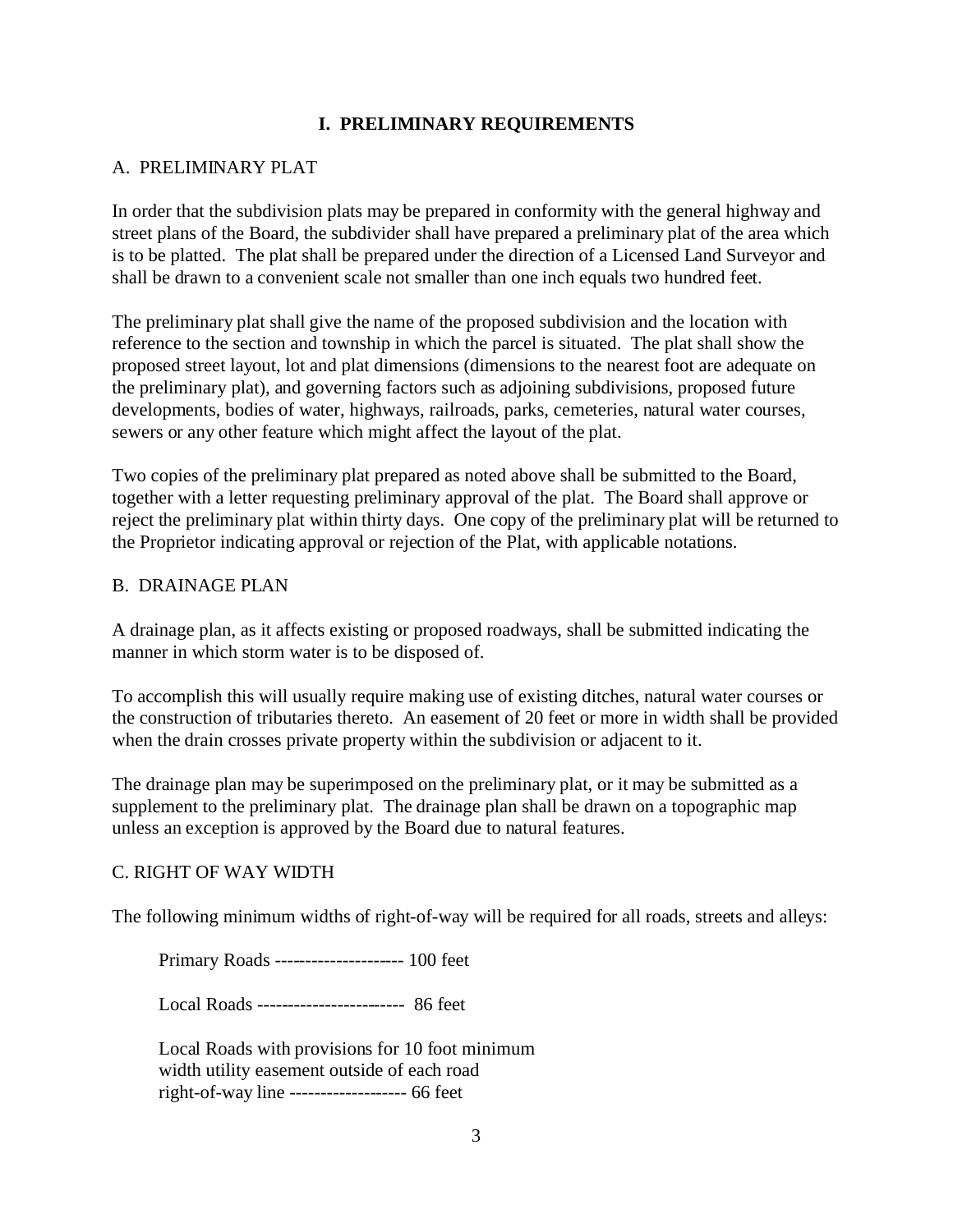Greater right of way width may be required by the Board when considered necessary.

Section line and quarter line roads shall be centered on said lines unless an exception is approved by the Board.

Half width dedications of roads, streets or alleys will be acceptable only when the boundary of the proposed plat coincides with the boundary of a recorded plat on which a half road, street or alley has been previously dedicated.

#### D. STREET LAYOUT

The street layout shall conform to the pattern established by adjacent roads and streets. Existing roads and streets that terminate at the boundaries of a proposed plat must be connected with the street system of the proposed plat. Access roads to isolated plats must conform to these specifications, except that right-of-way for access roads shall be provided by easement.

Driveway access from lots to primary roads will be controlled and limited. Access limitations shall be included in the plat restrictions.

When the proposed plat abuts unplatted land, road extensions shall be provided to the title line of the unplatted areas, and easements for temporary turnarounds may be submitted in these cases as required by the Board.

The layout of roads and streets in a proposed plat shall provide a continuous circuit for travel.

Every effort shall be made to eliminate cul-de-sacs from the street layout. In special cases where the lands to be subdivided are limited in area or are subject to a natural barrier, the Board may approve a dedication which provides access to another road or street at one end only if a cul-de-sac right-of-way of 90 foot minimum radius with 66 foot road or street right-of-way or 100 foot minimum radius with 86 foot road or street right-of-way is provided at the terminus of the street to permit turning in a continuous circuit. Refer to the cul-de-sac plan on page 18. The minimum length of any street ending in a cul-de-sac shall be 650 feet, measured from the centerline of the intersecting street to the center of the cul-de-sac. No more than five driveways will be permitted to enter the cul-de-sac beyond the point of curvature at the beginning of the culde-sac. All mail boxes for lots around the cul-de-sac shall be located at the beginning of the cul-de-sac, and these mailbox limitations shall be included in the plat restrictions.

#### E. STREET NAMES

Road and street dedications shown on plats shall be designated by name. Roads and streets which are extensions of, or are in line with existing roads and streets must be named to agree with those in existence. Other roads and streets may be given such names as the proprietor may chose, subject to approval of the Board and Antrim County Equalization Department. Names of existing roads within the county may not be used as names for new subdivision roads and streets.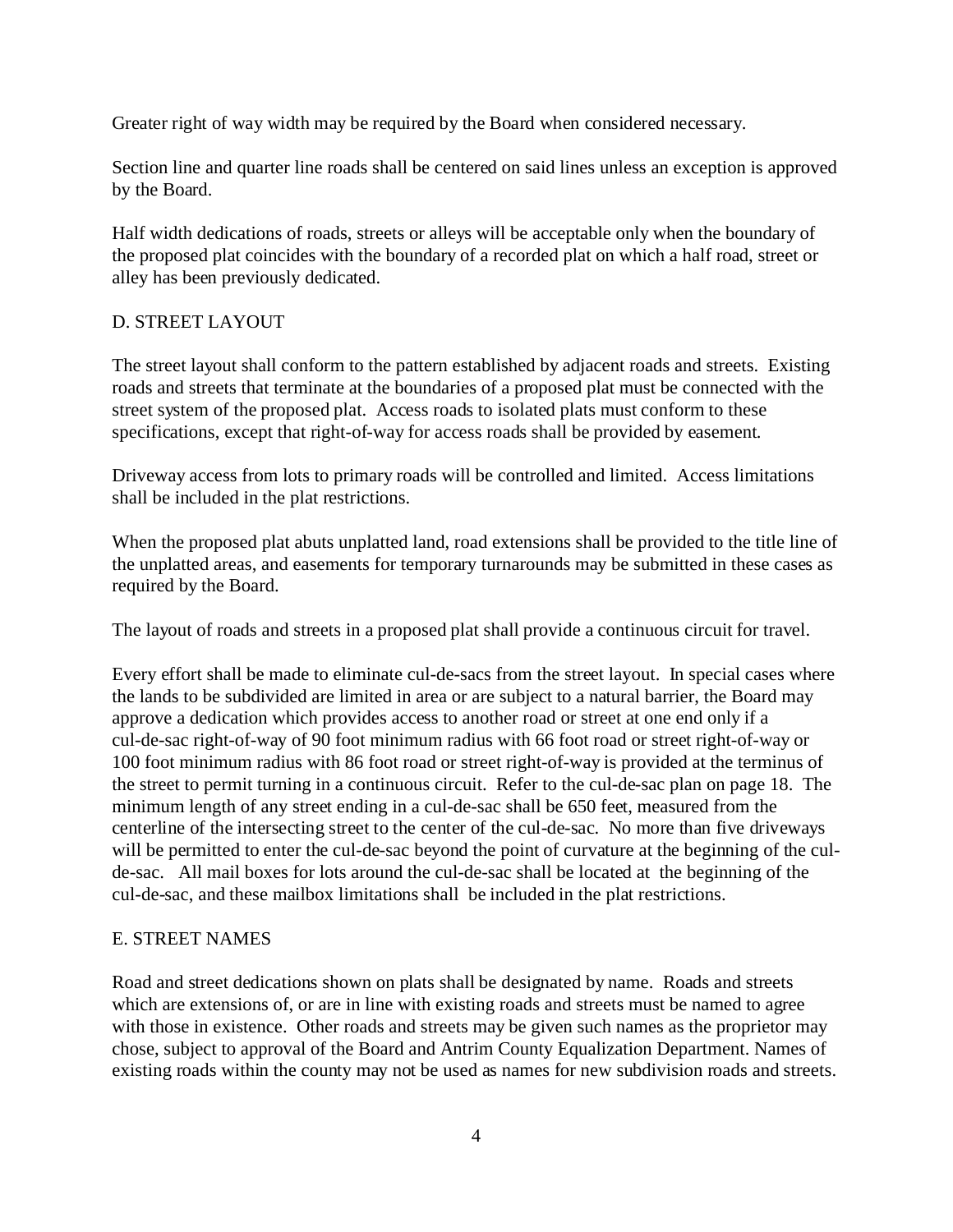The Board will furnish and erect street name signs and stop signs at all intersections within the subdivision and entrances thereto at the expense of the Proprietor. Such signs will be the same type signs used on the county road system. Reimbursement of this cost to the road commission shall be made prior to signing the final plat.

#### **II. REQUIRED IMPROVEMENTS AND SPECIFICATIONS**

The owner of the platted lands, or his agent, shall be required to grade, drain and surface the roads and streets shown on the plat in accordance with the standards and specifications of the Board.

#### A. PLAN AND PROFILE

Plan and profile drawings shall be prepared by the Proprietors' engineer in detail complete enough to be used as construction plans. The drawings shall show the proposed gradients of all roads and streets and the location of the drainage facilities and structures, as well as other pertinent information.

The maximum grade permitted shall be seven percent. The maximum grade on cul-de-sacs shall be one percent. Vertical curves shall be used at all changes in grade. Sight distance and horizontal and vertical alignment shall be based on a design speed of 30 miles per hour or more as approved by the Engineer, and shall be in accordance with current AASHTO standards for geometric design. A design speed of 25 miles per hour may be approved in special cases on dead end roads. Horizontal curve radii, vertical curve lengths and percent of grade shall all be shown on the plan and profile drawings.

It is desirable that all intersecting roads and streets meet at right angles, but in no case shall the intersection angle be less than 70 degrees. Clear vision easements across corner lots shall be provided with legs of 50 feet measured back from the beginning of a 30 foot corner radius.

A minimum of 50 feet of flat (maximum 0.5% sloped away from the main road or street) gradient measured from the shoulder line shall be provided at the approach of a secondary road or street to a main road or street.

Two copies of the plan and profile drawings shall be forwarded to the Engineer for approval. One copy will be returned to the Proprietor's engineer with approval or necessary revisions marked thereon. Approval must be obtained before construction begins.

#### B. CLEARING AND GRUBBING

All trees, stumps, brush and roots thereof shall be entirely removed from within the grading limits of all roads and streets in the proposed plat and shall be disposed of outside the right-of-way.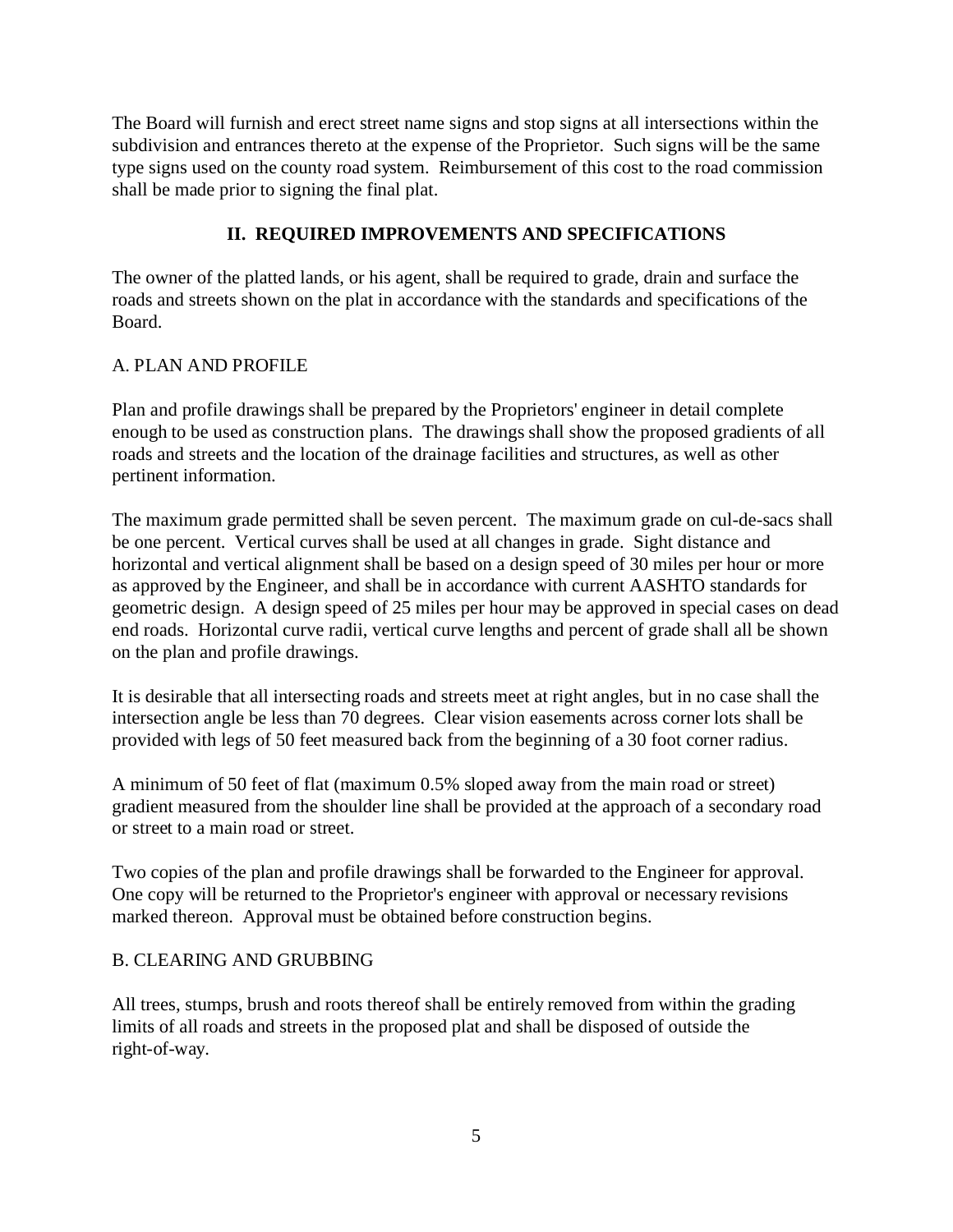#### C. GRADING AND DRAINAGE

A roadway centered on the right-of-way shall be constructed conforming to the typical cross sections contained herein.

Roadbeds shall have a minimum of 32 feet between shoulder lines. Flatter slopes than the minimum required are recommended wherever possible to provide safer roadsides and to give a more pleasing appearance.

The presence of other than granular materials in the subgrade soil shall require a full width 15 inch granular subbase or other special treatment approved by the Engineer. All peat and muck shall be removed from beneath the roadbed.

The level of the finished subgrade shall be at least two and one-half  $(2 \frac{1}{2})$  feet above the high water table.

Drainage ditches shall be constructed on each side of the roadway in cut sections and in fill sections when required. Ditches shall be a minimum of two (2) feet in depth, and deeper where necessary to permit placing of future driveway culverts. As an alternative to conventional road ditching, full width bituminous paving with integral bermed edges may be allowed. The design of this alternative shall be as shown on the typical cross-section (alternate) on page 16.

Driveways located in cut sections shall be graded during construction to an elevation at the right-of-way line which is not more than one and one-half (1 ½) feet above the elevation of the finished shoulder to facilitate placing of utilities.

#### D. DRAINAGE STRUCTURES AND EROSION CONTROL

Drainage structures shall be installed as indicated on the Drainage Plan. Minimum diameter of culverts across roads shall be 15 inches. The bottom ends of culverts shall extend to the bottom of the slope. Corrugated metal pipe meeting MDOT specifications shall be used as cross road culverts. Corrugated polyethylene pipe meeting MDOT specifications of the required size and strength may be used for driveway culverts only. Where this option is used, a minimum of 12 inches of sand fill, free of stones, shall be provided as cover. Guard posts shall be placed beside the ends of cross culverts to mark their location.

In the event that a bridge is required in the subdivision, it shall be designed to current AASHTO Standard Specifications for Highway Bridges, HS20-44 loading.

Culverts at driveway entrances shall be provided by the proprietor or lot owners. Minimum diameter of driveway culverts shall be 12 inches. Driveway permits will be required for driveways installed after roads have been taken over by the Board.

All areas where raw soil has been exposed due to grading shall be treated to control erosion. Generally such treatment shall consist of an application of a minimum of two (2) inches of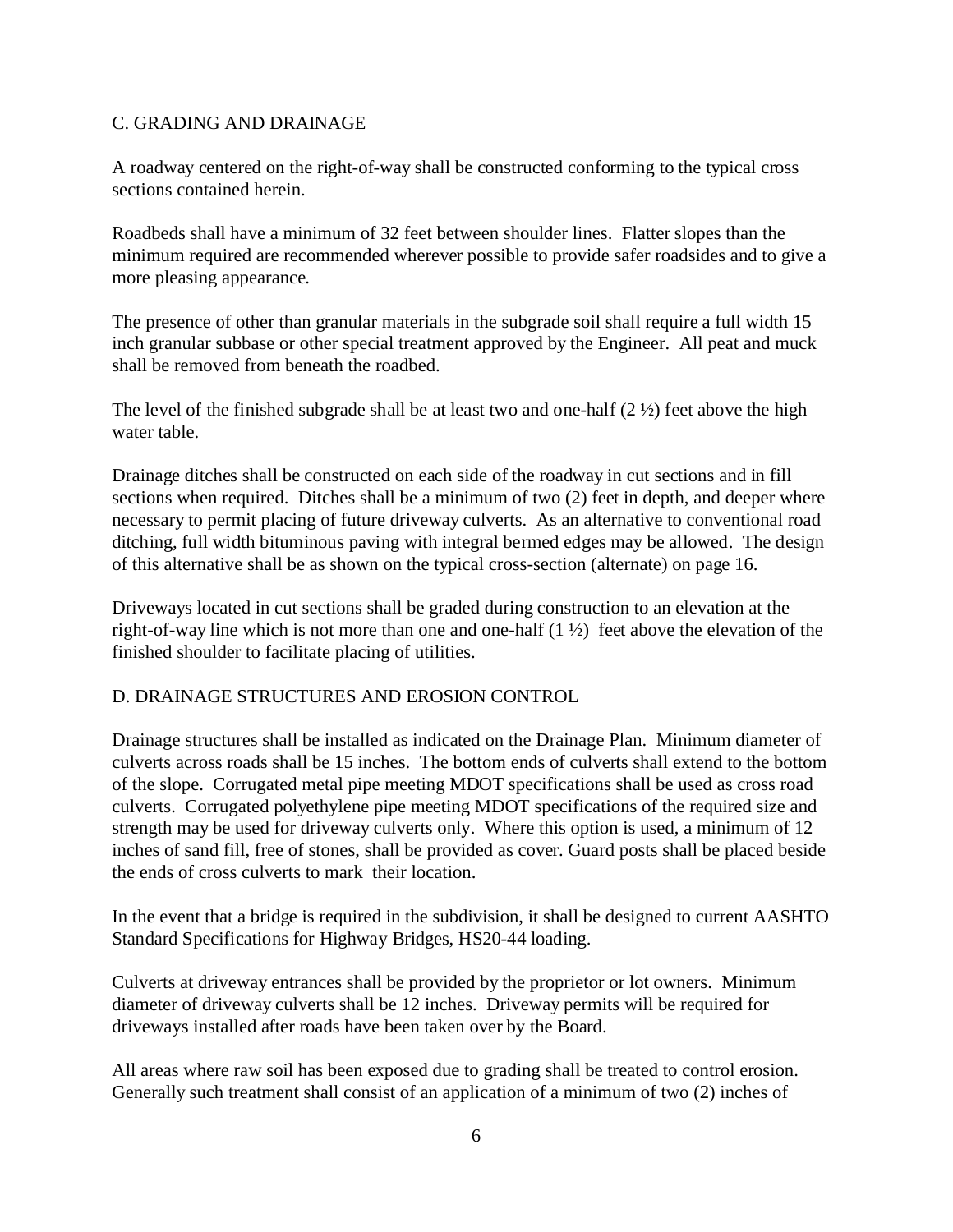topsoil, seeding (60 lbs. per acre of MDOT mixture - roadsides), fertilizer (240 lbs. per acre of chemical nutrients) and mulching. Slopes steeper than 1 on 3 and ditches subject to erosive drainage velocities shall require special treatment such as sodding, rip-rap, check dams, sediment basins or paving. Where rip-rap is used, it shall be backed by a suitable porous construction fabric.

A minimum total depth of six (6) inches, (compacted), of surfacing aggregate, MDOT 22A, shall be placed as shown on the standard cross-sections.

Bituminous Aggregate Surface Course, MDOT 1100T, 20AA, or an alternate mix design approved by the Engineer, shall be placed on all public roads and streets at the rate of 220 pounds per square yard. Bituminous aggregate surface shall be 22 feet in width except as may be shown otherwise in the standard cross-sections. Where grades exceed five (5) percent, or where deemed necessary by the Engineer, an alternate of full width bituminous paving with edge berm will be required, as shown on the standard cross sections. The limits of the widened surface shall be determined by the Engineer. Bituminous surfacing shall be placed within 18 months after the aggregate surface is completed, and only when approved by the Engineer.

#### F. INTERSECTIONS

Where access to the proposed subdivision is from an existing paved road, the intersection to that road shall be paved and curbed in accordance with the standard on page 17.

#### G. MAINTENANCE

It shall be the proprietor's responsibility to maintain all public roads and streets in good condition until they are taken over by the Board. Eroded areas shall be promptly repaired and maintained by the Proprietor until erosion and sedimentation are completely controlled.

#### H. INSPECTION

Inspections of subdivision roads and streets will be made by the Engineer as follows:

- 1 . Before approval of the Preliminary Plat.
- 2. After grading is completed, but before aggregate base course is placed.
- 3. After aggregate base course is complete.
- 4. Immediately before bituminous paving.
- 5. After all work is complete.
- 6. Before approval of the final plat.

An additional fee will be charged to cover the cost of each additional inspection.

It shall be the Proprietor's responsibility to provide engineering inspection during construction. There will be no inspection of construction work by the Engineer during the winter months.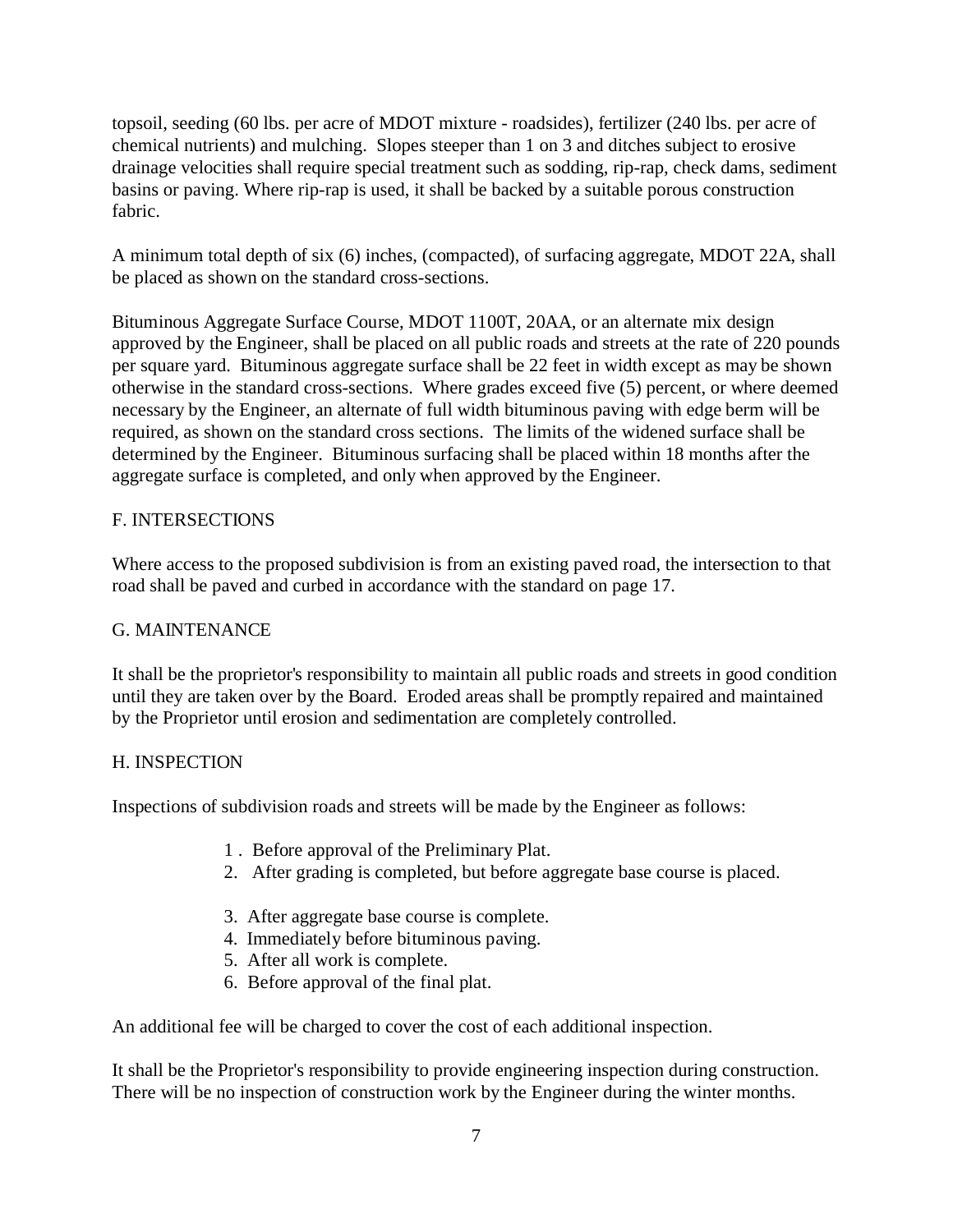#### I. CERTIFICATION

Upon completion of construction the Proprietor's engineer shall certify that all work has been done in accordance with the approved plans and specifications. A sample engineers certificate is shown on page 10. If field changes in the plans have been approved, revised construction plans shall also be submitted to the Engineer. The Engineer may require that the Proprietor's Engineer submit copies of all inspection and testing records showing compliance with the approved plans and specifications.

#### **III. ADMINISTRATIVE PROCEDURE**

#### A. CONSIDERATION BY THE BOARD

In accordance with the provisions of Sections 164 and 165 of the Subdivision Control Act, the Proprietor shall submit to the Board all copies of the plat prepared in conformity with the requirements of the Act. Delivery of the plat to the Board shall be made at least one week before their next regular meeting. The Board shall consider and either approve or reject the plat within 15 days after it is received.

If the Board approves the plat, it shall have its certificate of approval transcribed thereon and shall return the approved plat to the Proprietor.

If the Board rejects the plat for any reason, it shall give written notice of such rejection and its reason therefore to the Proprietor, and shall send a copy of the letter to the clerk of the township in which the plat is located.

#### B. GUARANTEE OF IMPROVEMENTS

If the proprietor has not completed the construction of the roads and streets in the proposed plat in accordance with these specifications prior to submitting it to the Board for final approval, he will be required to furnish a deposit in the form of cash, irrevocable bank letter of credit or a certified check acceptable to the Board, guaranteeing the completion of all improvements within a period of 24 months from the date of approval of the plat by the Board.

If an irrevocable bank letter of credit is submitted, it shall be accompanied by a certified copy of the bank board resolution authorizing the irrevocable letter of credit. The resolution shall also specifically name the official(s) authorized to sign said irrevocable letter of credit.

If a certified check or cash is submitted, the entire amount shall be deposited by the Board in a separate account and any interest accrued in the account shall be refunded to the proprietor along with the original amount, unless it becomes necessary for the Board to foreclose on the account to perform the required construction, in which case all accrued interest shall also be made available to the Board to complete the unfinished work.

A letter signed by the proprietor shall be submitted prior to approval of the plat, stating that the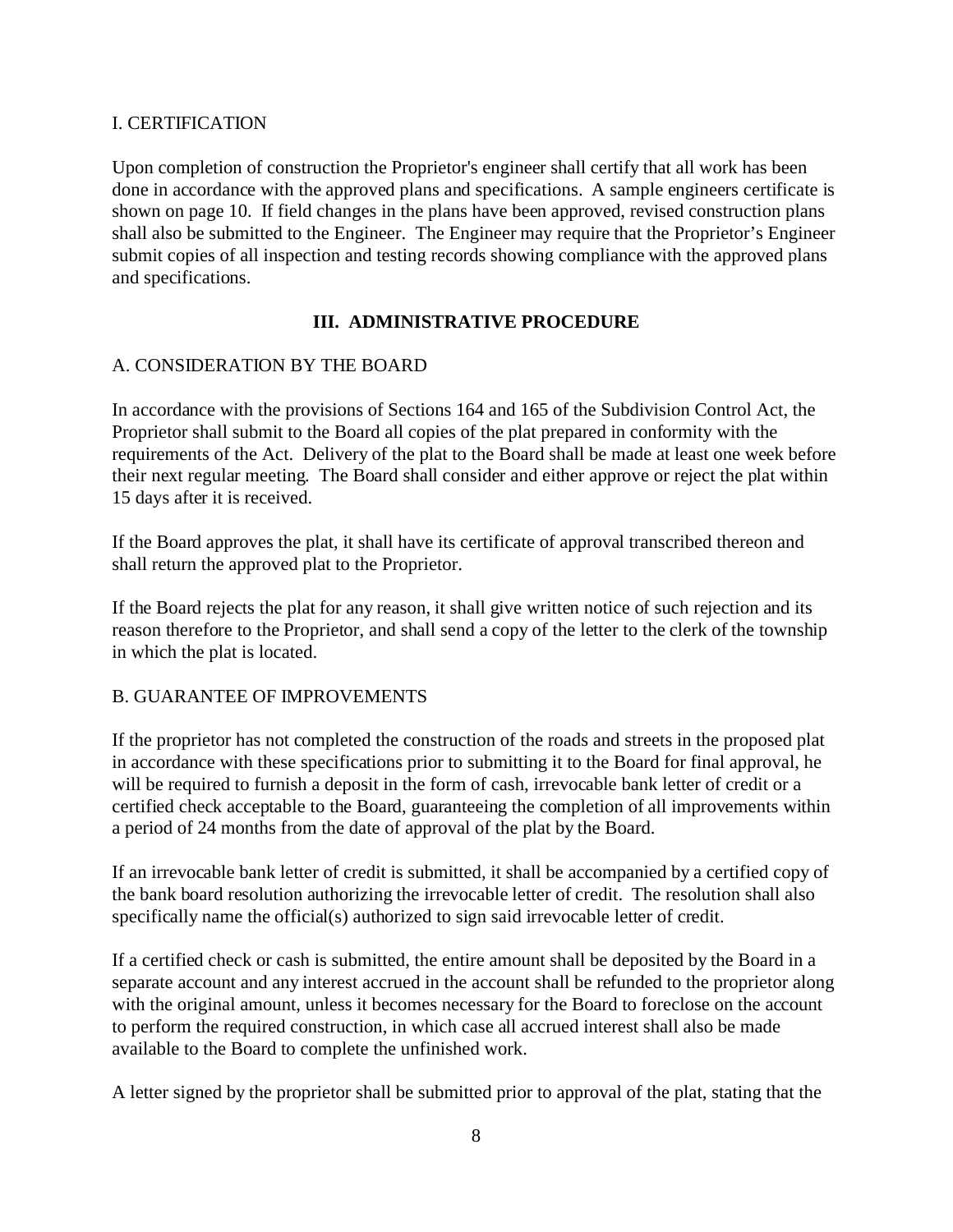accompanying cash, certified check or irrevocable bank letter of credit is to guarantee the improvement of the roads and streets in the plat in accordance with Standards and Specifications of the Board. A sample of such letter is shown on page 12 of these standards.

#### C. PRIVATE ROADS

In accordance with Section 261 of the Subdivision Control Act, no person shall sell any lot in a recorded plat if it abuts a street or road which has not been accepted as public unless the seller first informs the purchaser in writing on a separate instrument to be attached to the instrument conveying any interest in such lot or parcel of land of the fact that the street or road is private and is not maintained by the road commission.

The proprietor shall submit a letter to the Board stating that he will inform purchasers of lots abutting private roads that such roads are private and will not be maintained by the road commission. A sample letter is shown on page 11 of these standards.

Private roads shall be clearly signed as such and these signs shall be maintained by the Proprietor.

#### D. UNPLATTED ROADS

When the proposed road is in an unplatted area, the proprietor(s) shall furnish the Board with both an executed easement and a legal centerline description of the entire road. These documents must be furnished, at no cost to the Board, before the road will be accepted into the public road system.

#### E. FEES

In accordance with Section 248 of the Subdivision Control Act, the Board may adopt a schedule of fees to be charged Proprietors seeking approval of plats. After adoption, this schedule shall become a part of these Standards and Specifications.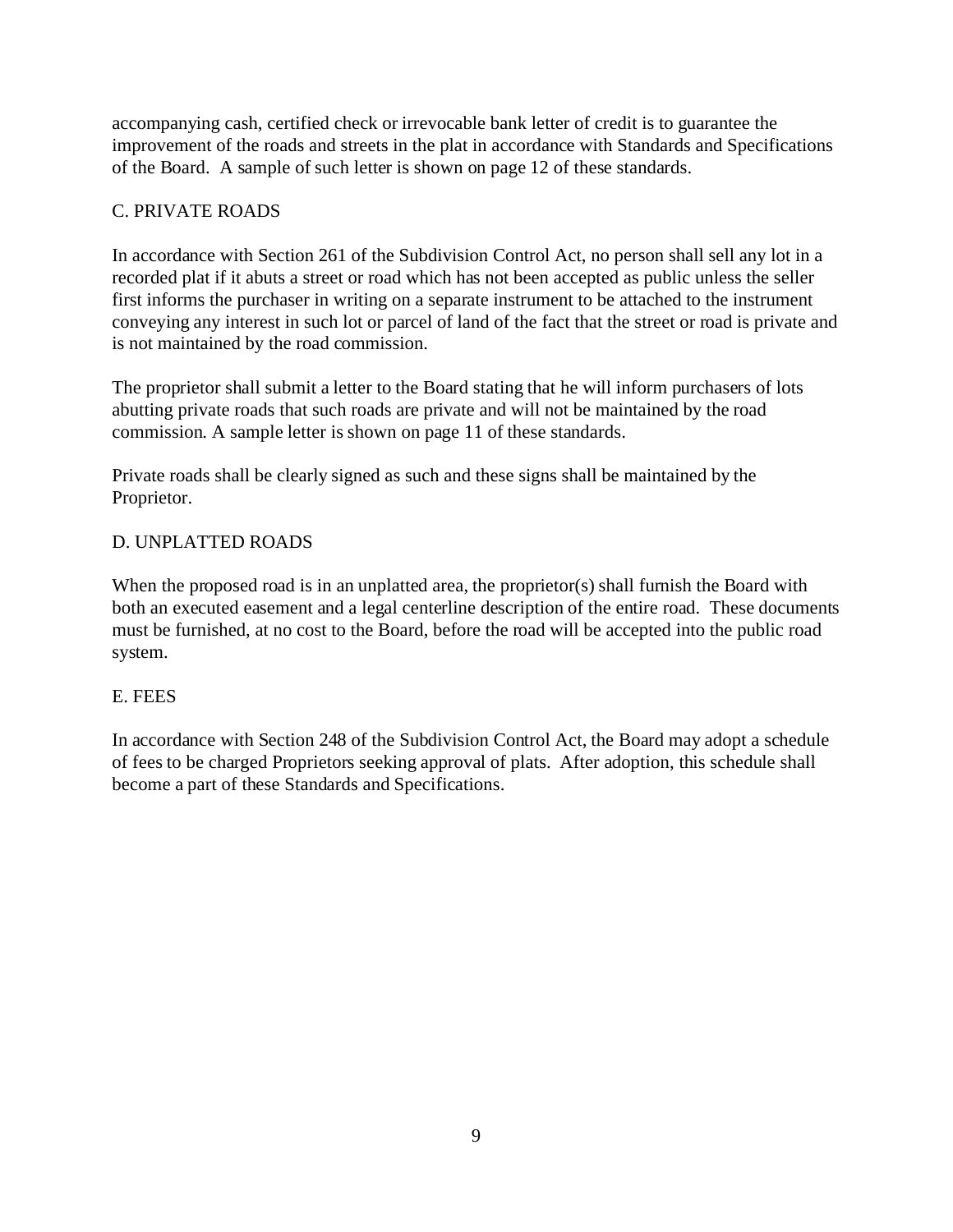### **SAMPLE ENGINEER'S CERTIFICATE**

 $\frac{1}{20}$ , 20

Antrim County Road Commission PO Box 308 Mancelona, MI 49659

Ref: Plat of \_\_\_\_\_\_\_\_\_\_\_\_\_\_\_\_\_\_\_\_\_ Section\_\_\_\_, T\_\_\_N, R\_\_\_W \_\_\_\_\_\_\_\_\_\_\_\_\_\_Township

Gentlemen:

I hereby certify that all construction work on the roads in the referenced plat has been completed in accordance with the approved plans and specifications of the Antrim County Road Commission.

Proprietor's Engineer

\_\_\_\_\_\_\_\_\_\_\_\_\_\_\_\_\_\_\_\_\_\_\_\_\_\_\_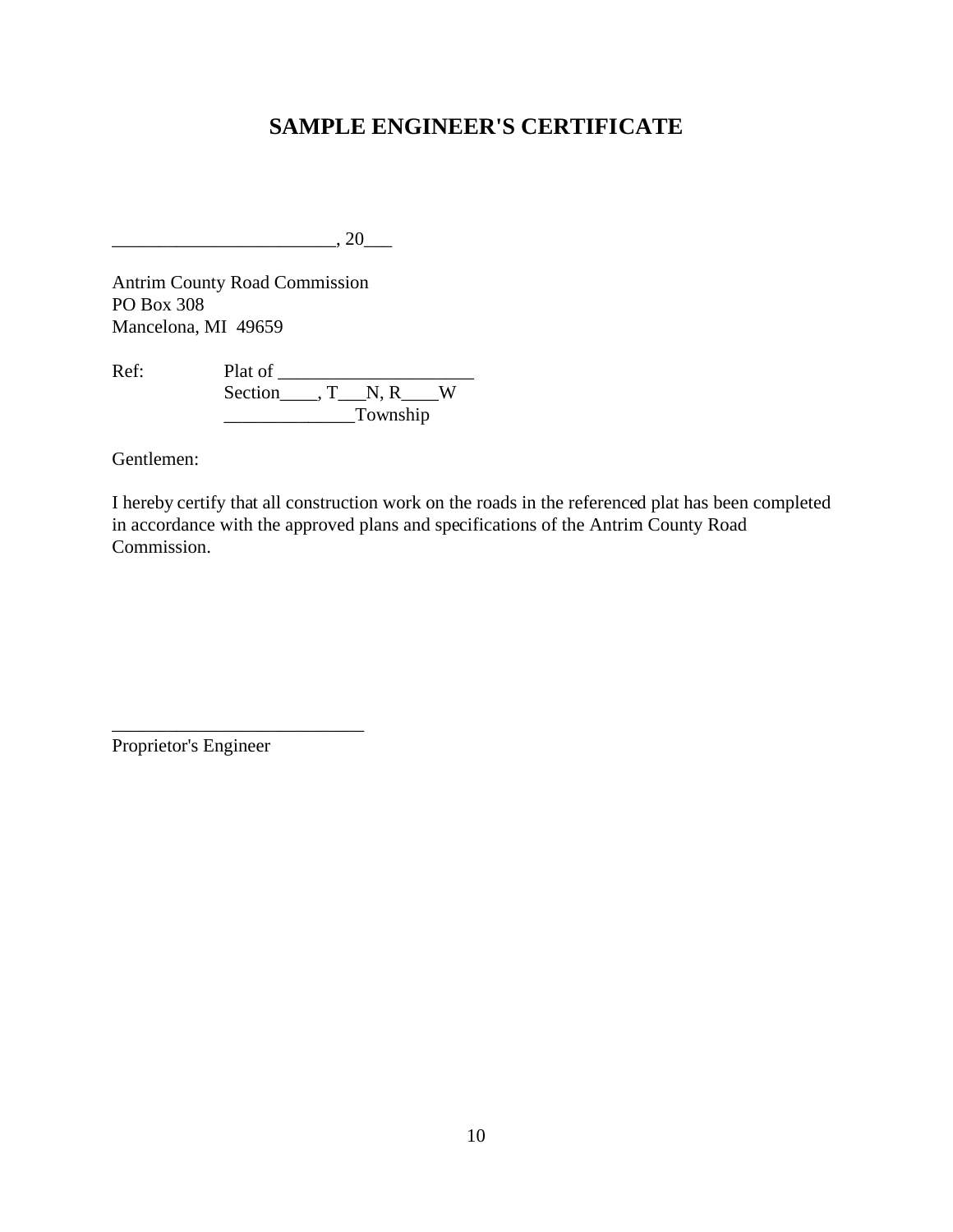### **SAMPLE LETTER TO ACCOMPANY ALL PLATS WITH PRIVATE ROADS**

 $\frac{1}{20}$ , 20 $\frac{1}{20}$ 

Antrim County Road Commission PO Box 308 Mancelona, MI 49659

Ref: Plat of\_\_\_\_\_\_\_\_\_\_\_\_\_\_\_\_\_\_\_\_\_\_ Section\_\_\_\_, T\_\_\_\_N, R\_\_\_W \_\_\_\_\_\_\_\_\_\_\_\_\_\_\_\_\_\_Township

Gentlemen:

This will assure you that I will inform all purchasers of lots abutting private roads in the referenced plat that such roads are private roads and that they will not be taken over or maintained by the Antrim County Road Commission.

I understand that the Road Commission will furnish and install stop signs and road name signs at my expense.

I will also erect signs marked PRIVATE ROAD at each entrance to such roads.

Yours truly,

Proprietor

\_\_\_\_\_\_\_\_\_\_\_\_\_\_\_\_\_\_\_\_\_\_\_\_\_\_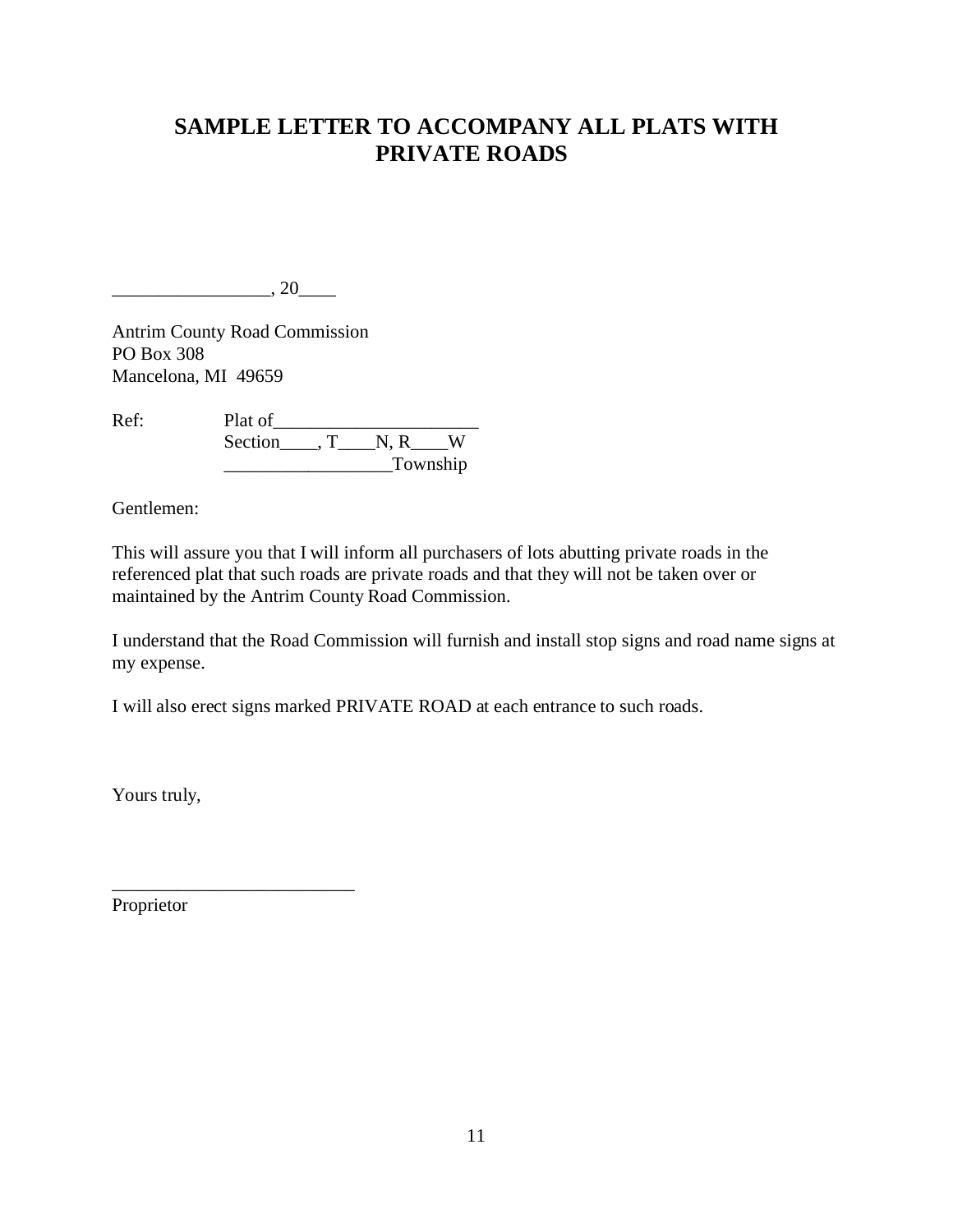## **SAMPLE LETTER TO ACCOMPANY DEPOSIT TO GUARANTEE COMPLETION OF ROADS**

 $\frac{1}{20}$ , 20

Antrim County Road Commission PO Box 308 Mancelona, MI 49659

Ref: Plat of\_\_\_\_\_\_\_\_\_\_\_\_\_\_\_\_\_\_\_\_\_\_\_\_\_\_\_\_\_ Section\_\_\_\_, T\_\_\_\_N, R\_\_\_W \_\_\_\_\_\_\_\_\_\_\_\_\_\_\_\_\_\_Township

Gentlemen:

The enclosed\_\_\_\_\_\_\_\_\_\_\_\_\_\_\_\_\_\_\_\_\_\_in the amount of\_\_\_\_\_\_\_\_\_\_ is hereby submitted to guarantee the improvement of the roads in the Plat of\_\_\_\_\_\_\_\_\_\_\_\_\_\_\_\_\_\_\_\_\_\_\_\_\_\_\_\_\_\_\_\_\_\_in accordance with the Road Commission Standards and Specifications.

I understand that I will be responsible for the maintenance of all public roads in said plat until they have been approved and taken over by the Road Commission. Maintenance of private roads will not become a responsibility of the Antrim County Road Commission Standards and Specifications.

I understand that I will be responsible for the maintenance of all public roads in said plat until they have been approved and taken over by the Road Commission. Maintenance of private roads will not become a responsibility of the Antrim County Road Commission.

I also understand that the Road Commission will furnish and install stop signs and road name signs at my expense.

Yours truly,

Proprietor

\_\_\_\_\_\_\_\_\_\_\_\_\_\_\_\_\_\_\_\_\_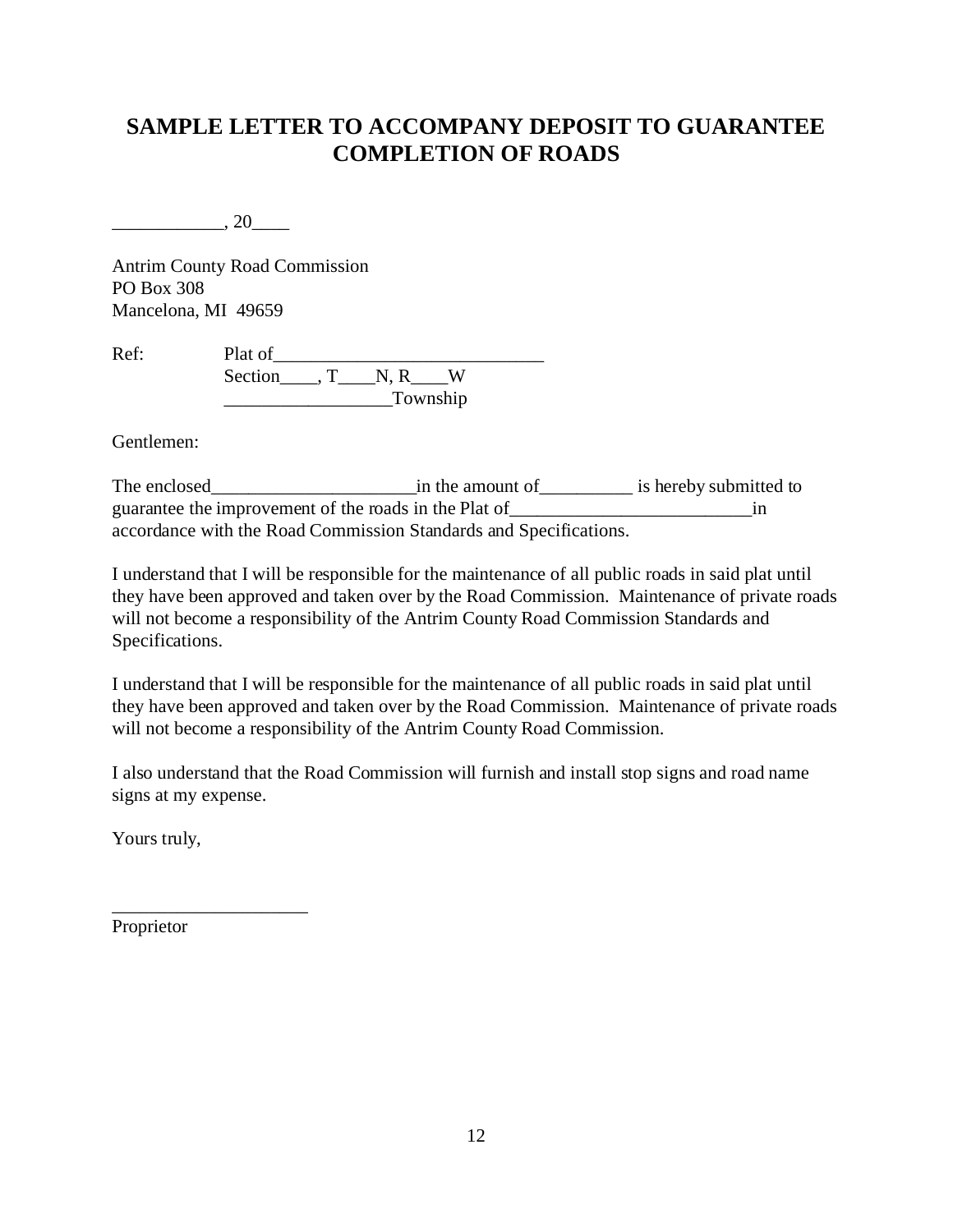### **SAMPLE IRREVOCABLE COMMERCIAL LETTER OF CREDIT**

 $\,$ , 20

Antrim County Road Commission PO Box 308 Mancelona, M 49659

Gentlemen:

| of                                     |                                                                                                       |  |
|----------------------------------------|-------------------------------------------------------------------------------------------------------|--|
|                                        |                                                                                                       |  |
|                                        |                                                                                                       |  |
|                                        | Township, in accordance with plans and specifications approved by you.                                |  |
|                                        |                                                                                                       |  |
|                                        |                                                                                                       |  |
|                                        |                                                                                                       |  |
|                                        |                                                                                                       |  |
|                                        |                                                                                                       |  |
|                                        | _Michigan for amounts not exceeding in aggregate the aforesaid sum of<br>Dollars when accompanied by: |  |
| "Your signed Statement certifying that |                                                                                                       |  |

improvements."

Upon receipt of your Resolution authorizing a release in the amount you will accept under this credit, we shall issue our formal Amendment reducing our liability to an amount equal to the original amount of this credit, less any amounts released by your Resolution and drawings hereunder.

All drafts drawn under this Credit must be marked "Drawn under Letter of Credit dated  $\Box$ , 20  $\Box$ . Any amendments to the terms of this Credit must be in writing over authorized signatures of this Bank.

This Credit is subject to the Uniform Customs and Practice for Documentary Credits (1974 Revision), International Chamber of Commerce, Publication 290.

We agree with you that all drafts drawn hereunder and in compliance with the terms of this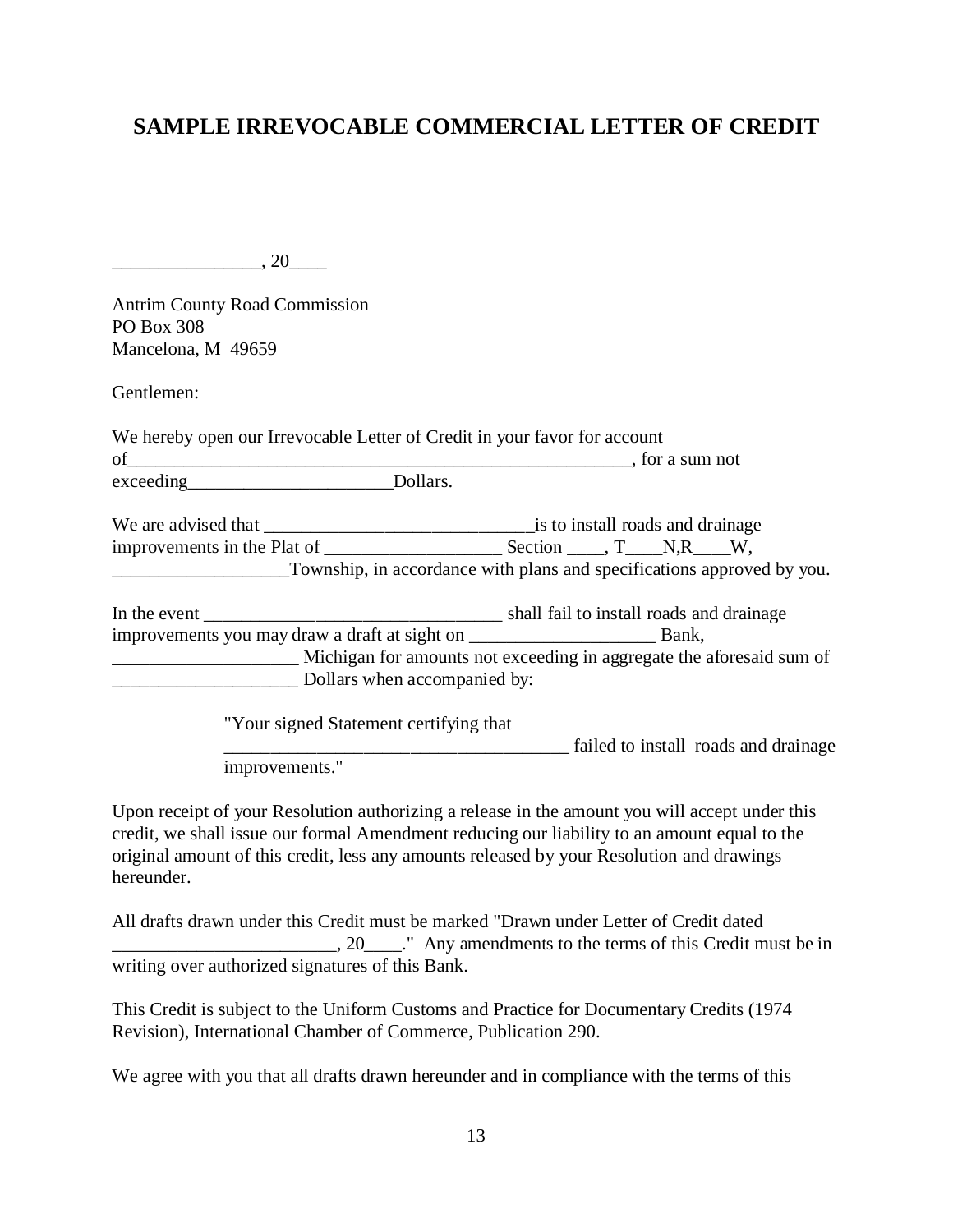Credit will be duly honored on delivery of your statement as specified, if presented at this office on or before  $\_\_\_\_\_\_\$ , 20 $\_\_\_\_\$ .

Very truly yours,

Authorized Signature

\_\_\_\_\_\_\_\_\_\_\_\_\_\_\_\_\_\_\_\_\_\_\_\_\_\_\_\_\_\_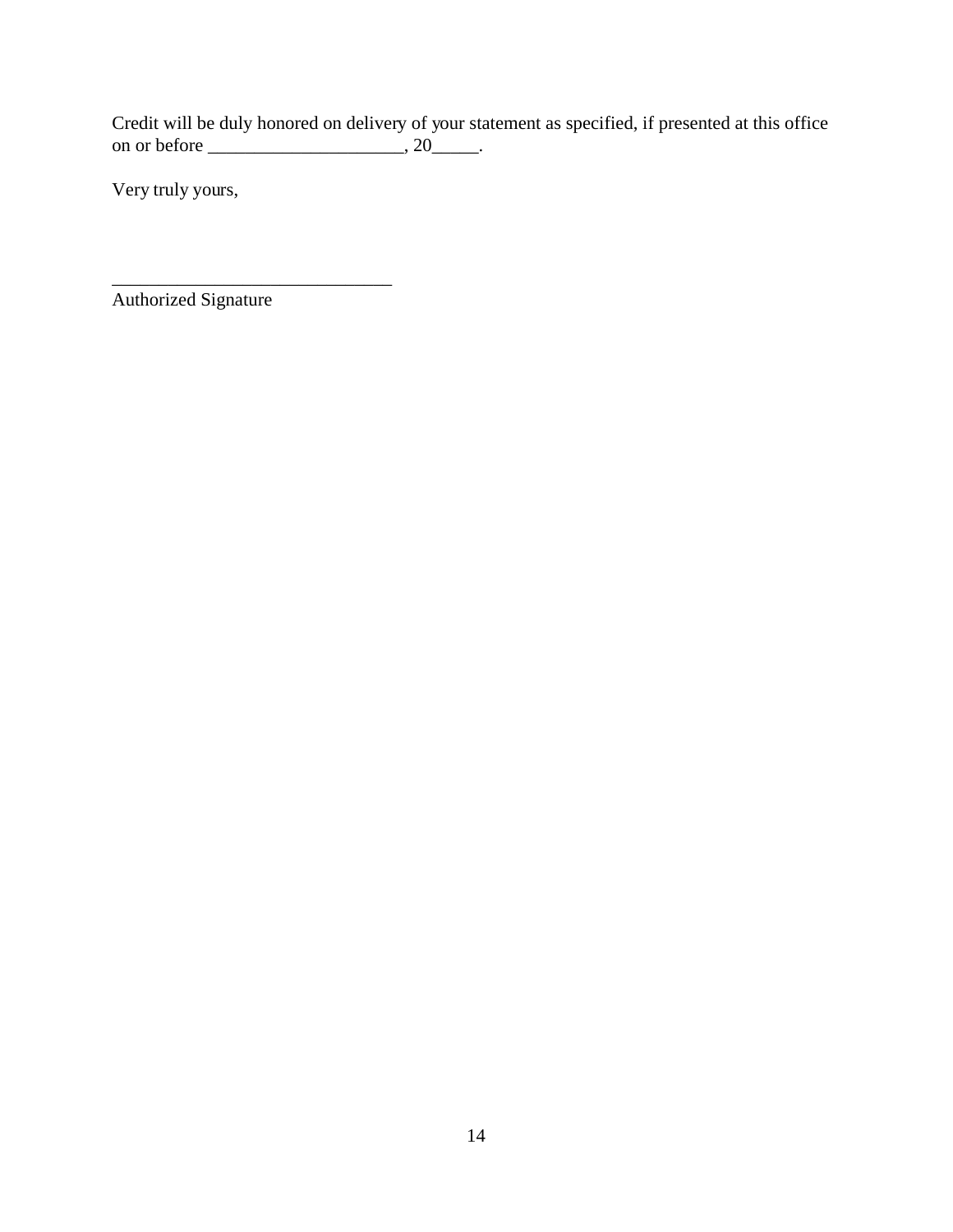# TYPICAL CROSS SECTION



NOTES:

- 1. Sand Grade to be 36 feet wide prior to placement of aggregate base.
- $2.$ Pavement and shoulders to be sloped 2% from centerline.

Ditches to be minimum of 2 feet deep or of sufficent depth to allow placing 3. of driveway culverts, whichever is deeper.

4. Standard MDOT steel beam quardrail with approved terminals is required in fill sections where the embankment is greater than 8 feet in height and the fill slope is steeper than 1 on 3. An additional 2 feet of grade width is required on those roadsides where guardrail is required. In the interest of safety, the construction of flatter slopes is preferred over the use of quardrail and is required where practicable.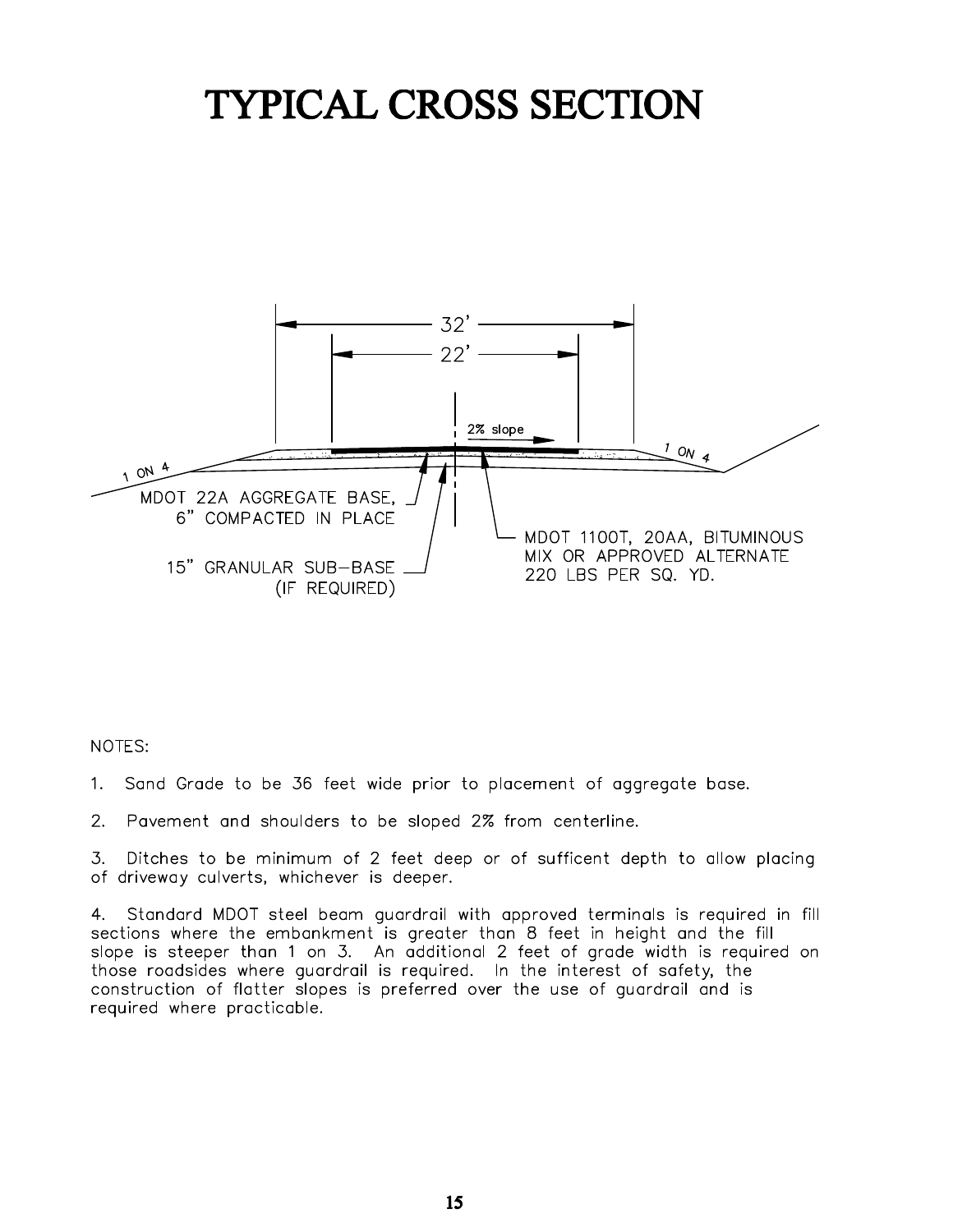# TYPICAL CROSS SECTION **ALTERNATE: FULL WIDTH** PAVING WITH INTEGRAL **BITUMINOUS BERMED EDGE**



BERMED EDGE DETAIL

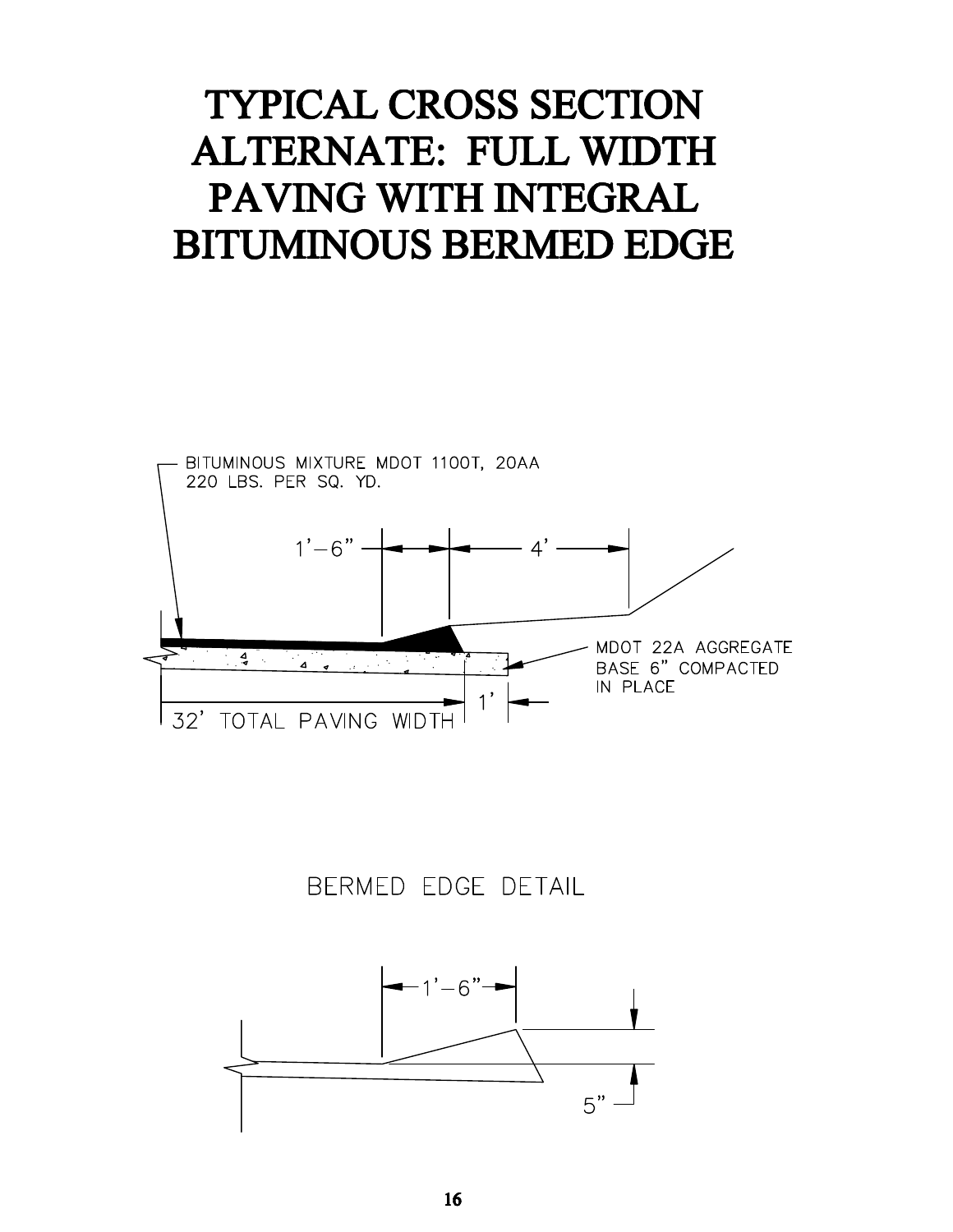

CENTERLINE EXISTING PAVED COUNTY ROAD

NOTE:

6" COMPACTED AGGREGATE BASE TO BE CONSTRUCTED TO 1' OUTSIDE NEAT LINES OF NEW WORK.



CURB & GUTTER SECTION MDOT DETAIL B2